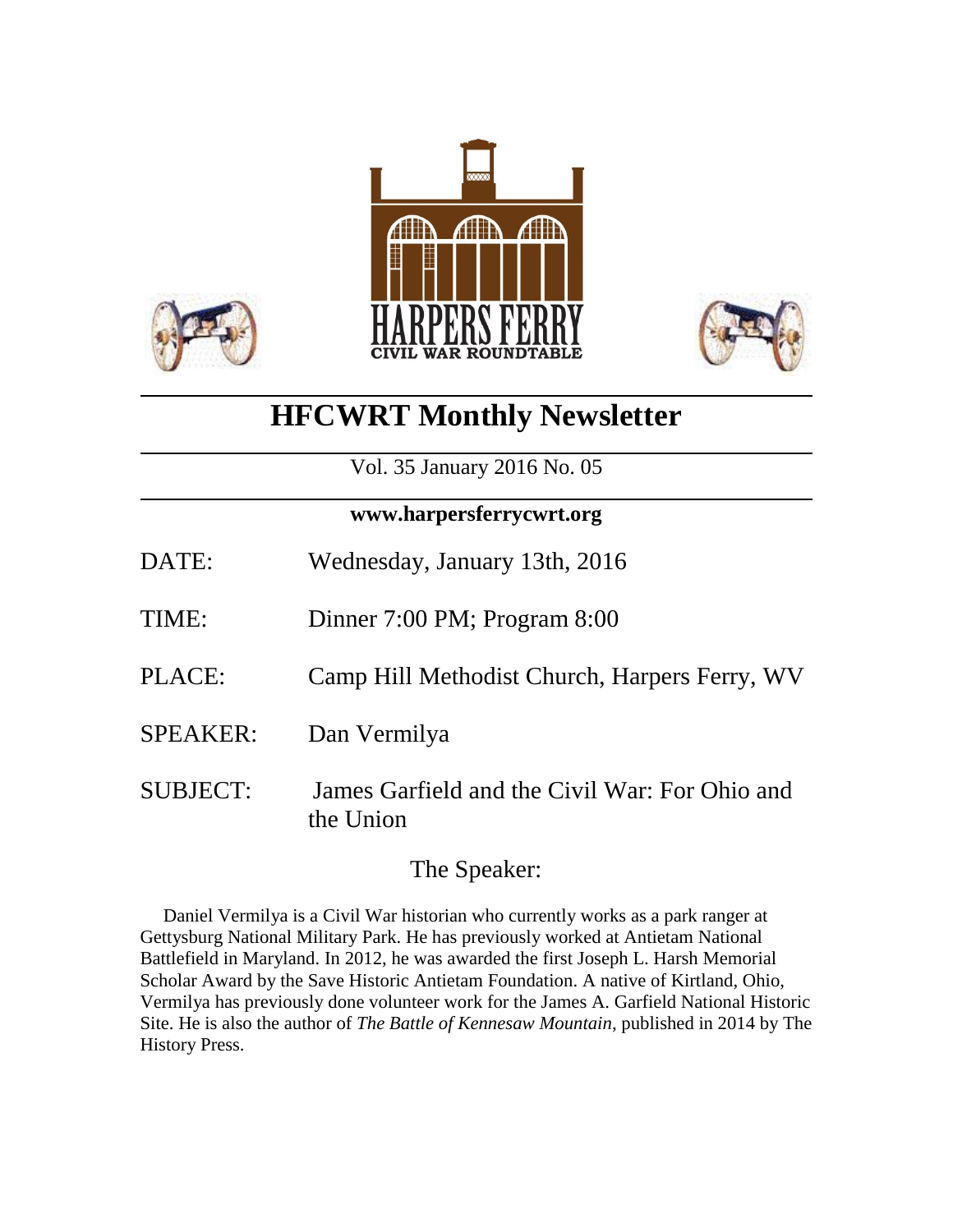#### The Subject

 Just as the war transformed the United States, it also transformed the men who would go on to lead the nation afterward as president. James Garfield saw service in many different capacities during the war, and it was his wartime experience that catapulted him into national politics and helped to pave the way for his election to the presidency twenty years later. Although most know the tragic manner in which James Garfield died by the hands of an assassin, the heroic and little-told story of his Civil War service is a remarkable example of a man serving his country in its hour of need and in the process emerging as a leader.

#### The Meal

 A family-style meal will be served at 7:00 PM prior to the program. The cost of the meal is \$15.00 per person. Reservations for the meal **must be made no later than Sunday, January 10th**, with Kyle Wichtendahl at [kfwichtendahl@gmail.com](mailto:kfwichtendahl@gmail.com) or 301- 639-8855. The meal will consist of Sliced Baked Ham with Raisin Sauce, Escalloped Potatoes, Buttered Peas & Pearl Onions, Iced Tea, Coffee, Rolls, Butter & Dessert.

#### Death Not by Assassination

 On a July day in 1881, President James Garfield arrived at a Washington, D.C., train depot. Two shots rang out. The newly elected president was struck in the arm and the back, targeted by a disgruntled lawyer. But what actually killed President Garfield began with the doctors who first treated him and the care he received leading up to his death two months later.

 Immediately after the shooting, doctors began probing Garfield's wound looking for the bullet, but neglected a step vitally important in medicine today. They didn't bother washing their hands or the instruments they used, leaving the president vulnerable to fatal infection.

 After determining the bullet wasn't in a fatal spot, they moved the president to the White House where an incompetent physician, Dr. Doctor Willard Bliss (who was a physician but whose given name was also "Doctor"), took over. He delayed surgery and forced Garfield to eat rich meals and drink a great deal of alcohol.

 Since the X-ray had not been invented yet, Bliss continued to manually probe the wound several times a day looking for the bullet, but never disinfecting his hands first. Bliss was aware of the importance of hand washing because for years an English surgeon, Joseph Lister, had urged doctors to adopt this simple practice to prevent infection. Yet, American doctors resisted this "as too much trouble."

 Soon the President developed a fever and began vomiting. The once strong man lingered in agony until his death from a massive infection on September nineteenth, eighteen-eighty-one. Sadly, an autopsy showed the bullet was not in a fatal spot.

 Though the shooter was hung [sic], it was an incompetent physician that ultimately killed President Garfield. (Excerpted from *Medical Discovery News*)